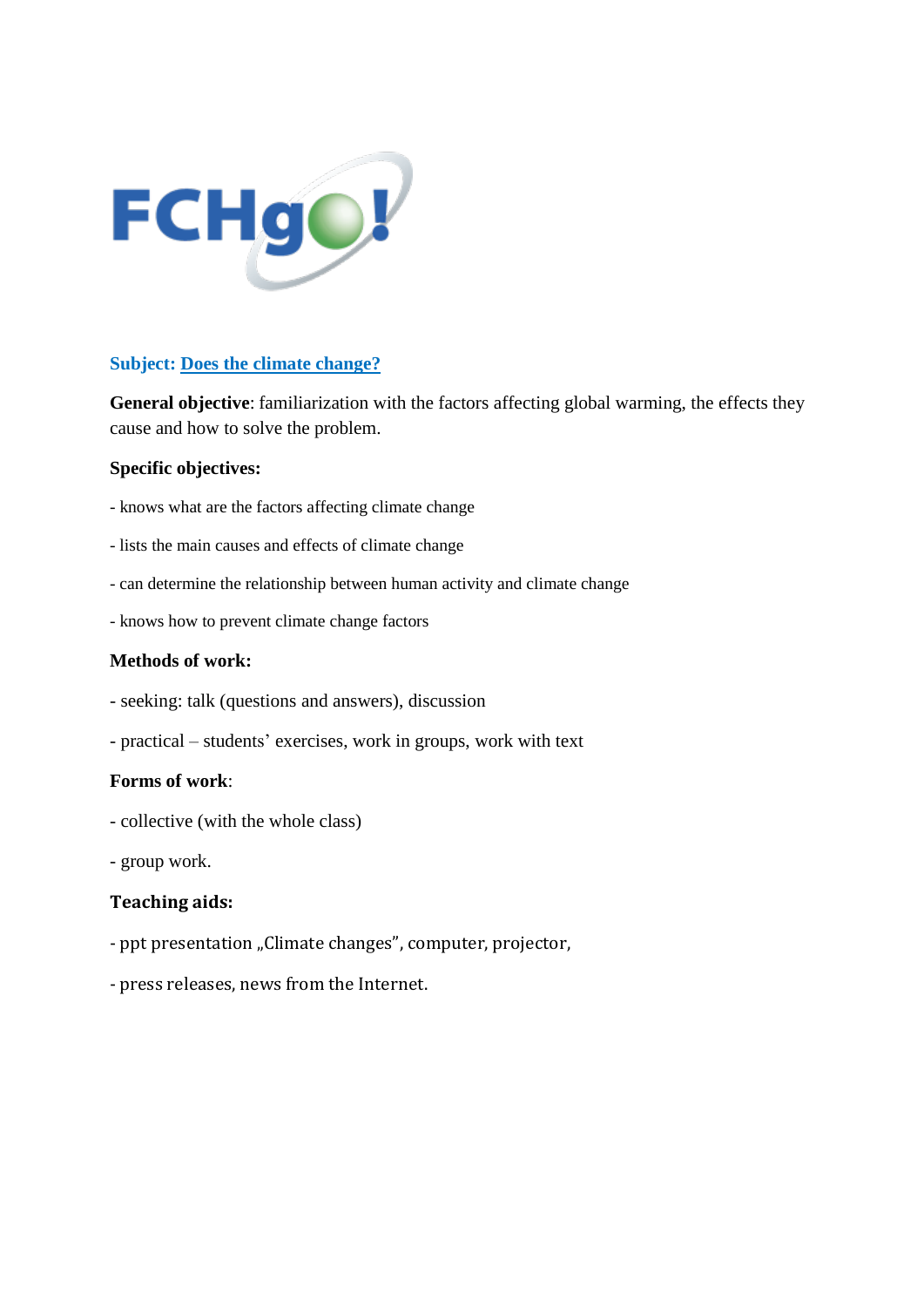# **Lesson's scenario:**

| TEACHER'S ACTIVITIES                            | <b>STUDENTS' ACTIVITIES</b>                           |
|-------------------------------------------------|-------------------------------------------------------|
| Introduction                                    |                                                       |
| - Presentation of the topic of the lesson       |                                                       |
| and its purpose.                                |                                                       |
| - Introduction to the topic of the lesson;      | - Answering, possible answers:                        |
| asking questions:                               | environmental pollution causes climate                |
| Why is environmental protection                 | change,                                               |
| important?                                      | airborne contaminants can cause cancer                |
|                                                 | - Yes                                                 |
| Does the climate change?                        | - possible answers: - global warming, -               |
| What is climate change?                         | melting glaciers can cause floods                     |
| Lesson's development                            |                                                       |
| - Presentation that contains information        |                                                       |
| about:                                          | - Taking notes while watching the                     |
| climate change over the centuries<br>$\bullet$  | presentation.                                         |
| mechanism of creating the Earth's               |                                                       |
| energy balance                                  |                                                       |
| correlation between CO <sub>2</sub> air content |                                                       |
| and temperature                                 |                                                       |
| - How to prevent climate change factors?        | - possible answers: reduce CO <sub>2</sub> emissions  |
| - work in pairs:                                | - using the available information they                |
| Use the information on the Internet to          | prepare a discussion                                  |
| prepare arguments for climate change and        |                                                       |
| how to prevent it                               |                                                       |
| - Asks for a summary of the work result.        | - discussion: how to prevent CO <sub>2</sub> emission |
| Summary                                         |                                                       |
| - asks the questions:                           | - answering the questions                             |
| What have you learned during                    |                                                       |
| today's lesson?                                 |                                                       |
| What factors influence climate                  |                                                       |
| change?                                         |                                                       |
| Are you able to reduce CO <sub>2</sub>          |                                                       |
| emissions with your behavior?                   |                                                       |
| - Encourages students to consider the           |                                                       |
| arguments for and against the global            |                                                       |
| warming.                                        |                                                       |
| - Assesses students' work during the            |                                                       |
| lesson.                                         |                                                       |
| - Homework - experiment "solar constant         |                                                       |
| measurement".                                   |                                                       |